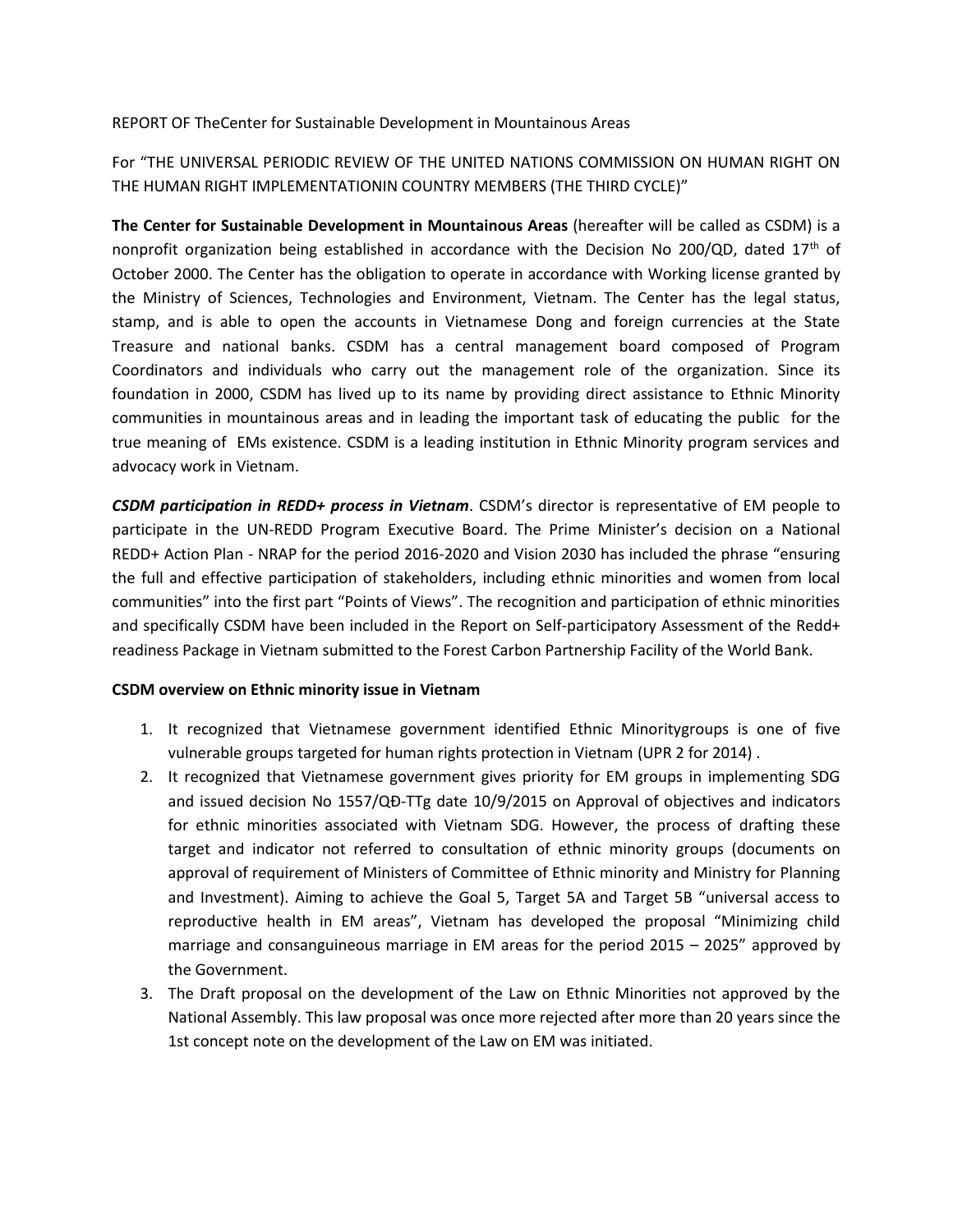- 4. It recognized that Vietnamese Government provided series of programs, more than 180 documents in the period 2011-2017, for poverty alleviation and development targeted ethnic minority group such as 135, 30a …
- 5. All ethnic minorities have Vietnamese citizenship, and Vietnam's constitution recognizes that all people have equal rights.There is ministry-level agency, the Committee on Ethnic Minority Affairs, is in charge of ethnic minority affairs.
- 6. Land Tenure and Forest Land Allocation

In Viet Nam, the implementation of policies, laws and regulations related to land tenure and forests are not consistent across the country and vary considerably between provinces. Furthermore, the process of Forest Allocation and Forest Land Allocation (FA/FLA) not applied consistently. Forest cover and land management contexts differ significantly across provinces as well. The study in six provinces found that the area of forestland allocated to households and communities is considerably smaller than that allocated to State entities. The assessment also revealed the impacts of FA/FLA on forest conditions, on the livelihoods of forest dependent communities, the types and severity of conflicts, and other risks and challenges associated with the FA/FLA process. The summary of key findings is divided into those related to the legal and policy framework, to FA/FLA processes, and to FA/FLA practices.

## **Ethnic Minority Policies**

Between 2011 and 2017, the EM-related legislation system with more than 180 legal documents institutionalized by the Government Decrees and Prime Minister's Decisions. However, this system still has the following shortcomings:

The existing legislation system remains overlapped in relation to content, target groups and valid terms.

- 1) Resources for the policy enforcement are not sufficient. Implementation also lacks coordination, leading to low effectiveness and very limited impacts.
- 2) The inconsistency in coordination mainly found in the implementation of policies on emigration, production development support and/or policies, which require a series of solutions, large-scale application and relevance of many sectors.
- 3) The unsystematic implementation of policies also reflected at provincial levels, where quite many provinces have not followed the guidelines of the central organs.
- 4) The legislation system is still focusing on supporting the well-being, the infrastructure and production development for EM areas but not focusing on socialized investment, technology transfer and environmental protectionspecially for EM.
- 5) The existing legislation system is not yet suitable for the specific features/condition of EM and their living areas.
- 6) The feasibility and efficiency of land policies targeted EM households with limited land availability and resettlement as well as land and forest allocation policies targeted at EM households, individuals and communities remain low.